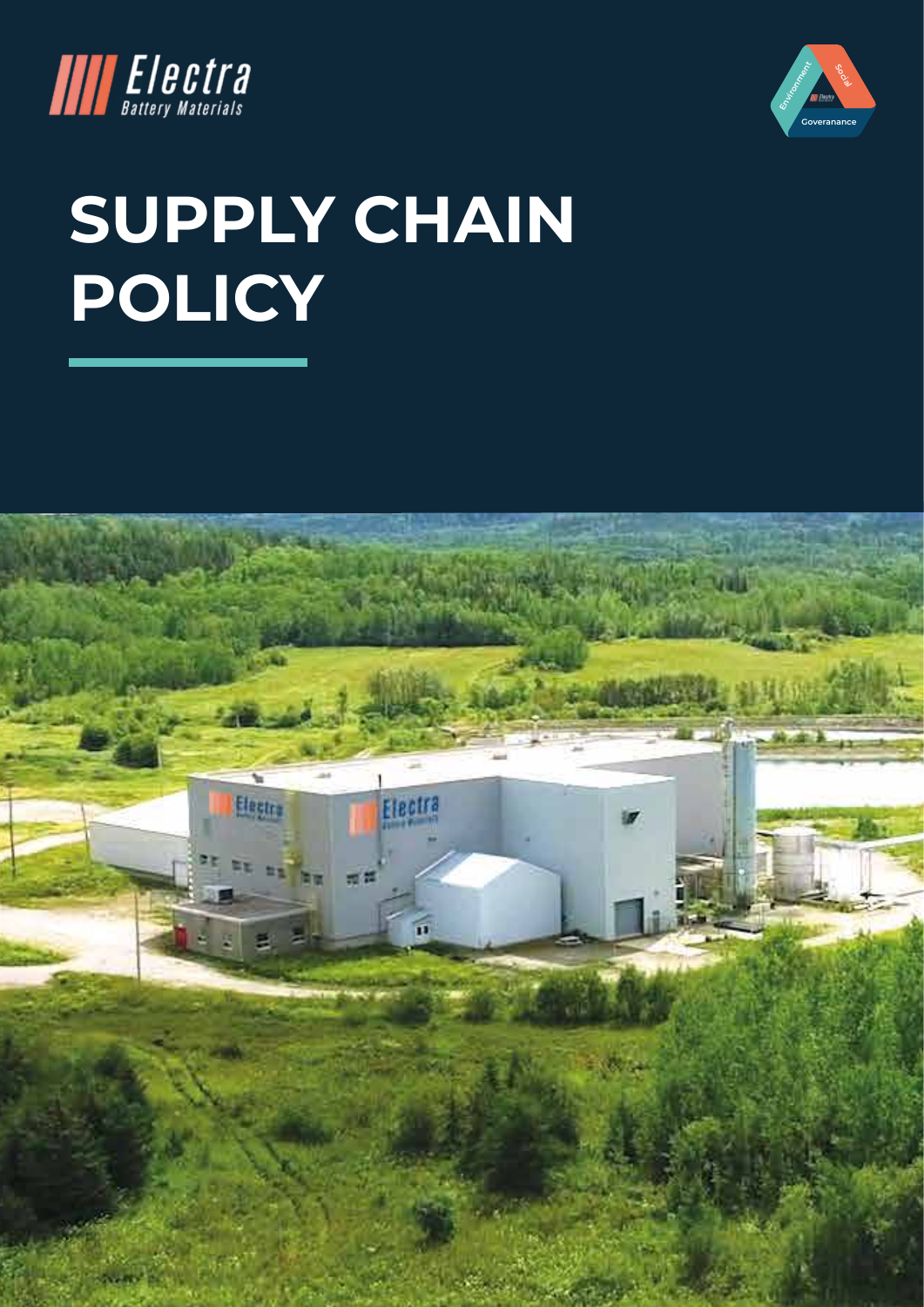

#### **CONTEXT**

Electra Battery Materials (the "Company") is an integral part of the North American battery supply chain, providing ethically sourced, traceable and low-carbon raw materials for the fast-growing electric vehicle industry.

Electra is planning to build a fully integrated, localized and environmentally sustainable battery materials park in Ontario, Canada. Leveraging the Company's own mining assets and business partners, the Electra Battery Materials Park is expected to host

cobalt and nickel sulfate production plants, a large-scale lithium-ion battery recycling facility, and battery precursor materials production, which will serve both North American and global customers. Electra also owns the advanced exploration-stage Iron Creek cobalt-copper project in Idaho, USA.

The Company commitment to ethical and low carbon products cannot be achieved without collaboration with suppliers, customers and partners.



### **PURPOSE**

The purpose of the Supply Chain Policy (this "Policy") is to inform the principles and standards the Company adopts and expects to be adopted by the supply chain, so business is conducted ethically and consistent with the Company internal policies and standards.

Additionally, this Policy establishes the Supply Chain Risks Management processes that follow the implementation of this Policy, including the due diligence process.

The Board of Directors' Technical and Sustainability Committee oversees the application of this Policy, and other standards and policies related to the Company's approach to Sustainability.



### **APPLICABILITY/- SCOPE**

It is encouraged and expected that suppliers, customers, partners, contractors and service providers apply the guidelines outlined in this document and extend these criteria throughout their own value chains globally.

Although the Policy standards are recommended for the entire supply chain, the due diligence process is particularly applicable to the supply chain activities upstream.



The Company standards for the Supply Chain are consistent with the Responsible Minerals Initiative Standards (RMI Standards) and the OECD Due Diligence Guidance for Responsible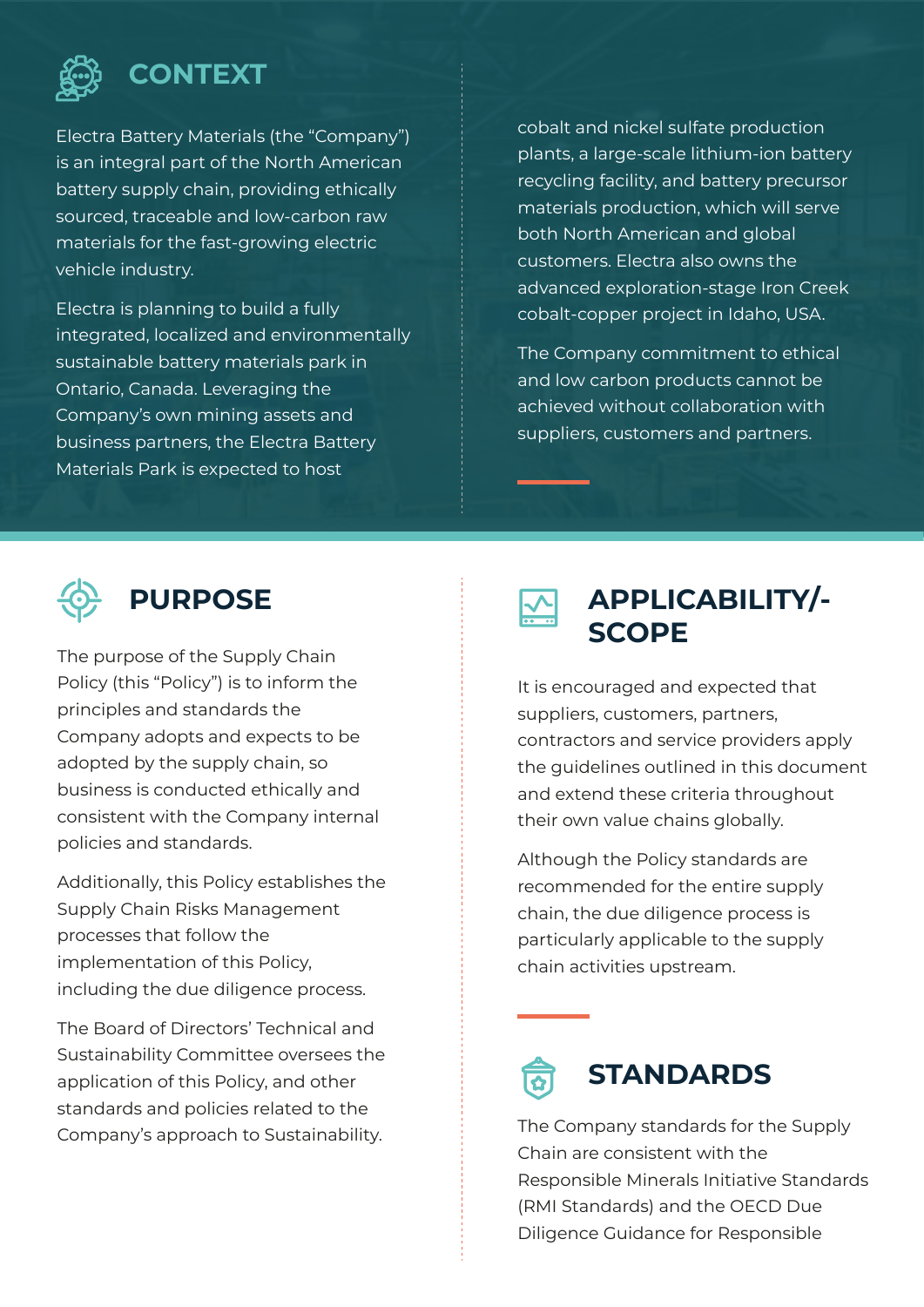Minerals Supply Chains from Conflict-Affected and High-Risk Areas (OECD Guidance) and cover (7) seven areas:



#### **Human Rights**

- **01** Respect and protect Human Rights in accordance with the Universal Declaration of Human Rights, the United Nations Guiding Principles on Business and Human Rights and other references listed in this Policy.
- **02** Have a standard to map, prevent, mitigate and remedy Human Rights abuses or violations.



#### **Ethical Business Practices**

- Comply with all applicable regulations **01**  and have a Code of Conduct or procedures and practices that include
	- Anti-corruption and fraud
	- Anti-money laundering
	- Prevention of criminal tax evasion
	- Unfair competition
	- Conflicts of interest
- **02** Have zero tolerance with direct or indirect support to non-state armed groups or illegal security forces.





#### **Health and Safety**

- **01** Provide a healthy and safe workplace for all employees and third parties, including adequate personal protective equipment.
- Encourage employees to be actively **02**  involved in the improvement of their health and safety.
- **03** Have appropriate policies, controls, procedures and standards and provide training to the workforce.

**Environment and Greenhouse Gases Emissions (GHG) Management** 

- Manage the environmental **01**  air/water/soil and biodiversity risks and impacts associated with the performed activities, and have prevention and mitigation standards, systems and controls in place.
- Calculate and disclose the GHG **02**  emissions generated from performed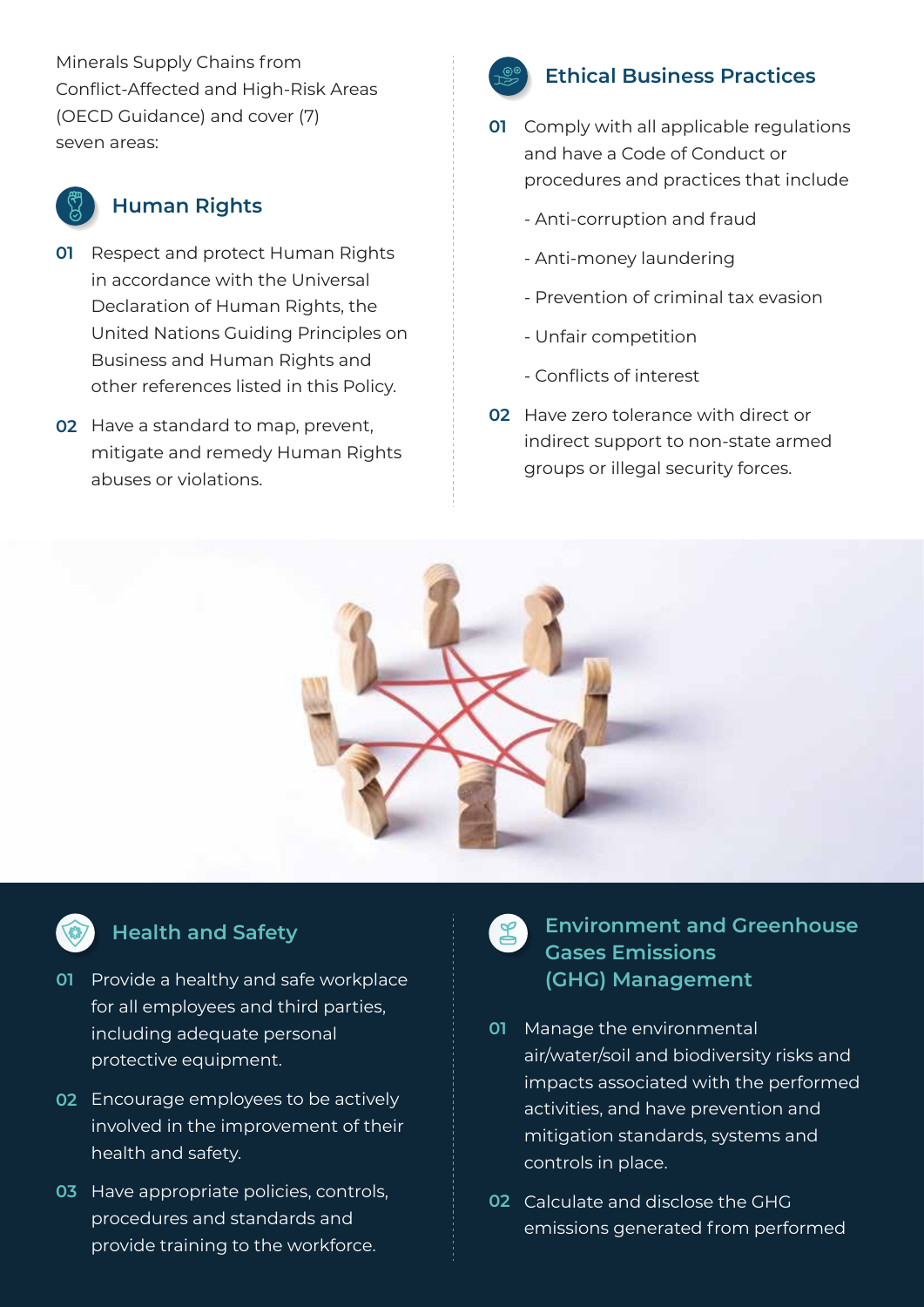activities, in accordance with the GHG Protocol Standards, along with emissions reduction goals and plans.

- **03** Support a precautionary approach when there is reasonable suspicion of environmental harm.
- **04** Improve energy efficiency, water quality and consumption management and natural resources usage, as well as reduce GHG absolute emissions and intensity.

#### **Community Relations**

- Develop respectful relationships with **01**  host communities, including open and regular dialogue with stakeholders in general, and have an approach to deal with resettlement issues, livelihood strategies and other priorities.
- Develop a shared agenda for the local **02**  sustainable development, respecting freedom of expression and peaceful protest rights.

#### **Grievances Mechanism**

**01** Grievance mechanisms include regular consultations, online and offline platforms that encourage all kinds of grievances from stakeholders, along with the Company commitment to respond and/or provide solutions in due time.

#### **Regulatory Compliance**

**01** It is expected that activities throughout our supply chain are compliant with all applicable laws and regulations, including all legally required permits, licenses, approvals and other certifications.



# **SUPPLY CHAIN RISKS MANAGMENT SYSTEM**

The Company is committed to the traceability of products and ethical sourcing. A Risks Management System will be established, consistent with the OECD Guidance, RMI Standards and the Cobalt Industry Responsible Assessment Framework (CIRAF).

The system will inform and manage the supply chain adherence to this Policy and shall encompass the following processes to map, assess and mitigate risks in the supply chain:

## **A Governance**

The Company shall develop and implement internal policies, standards and procedures, as well as determine staff accountabilities and training that support the implementation of this Policy and the Risks Management System.